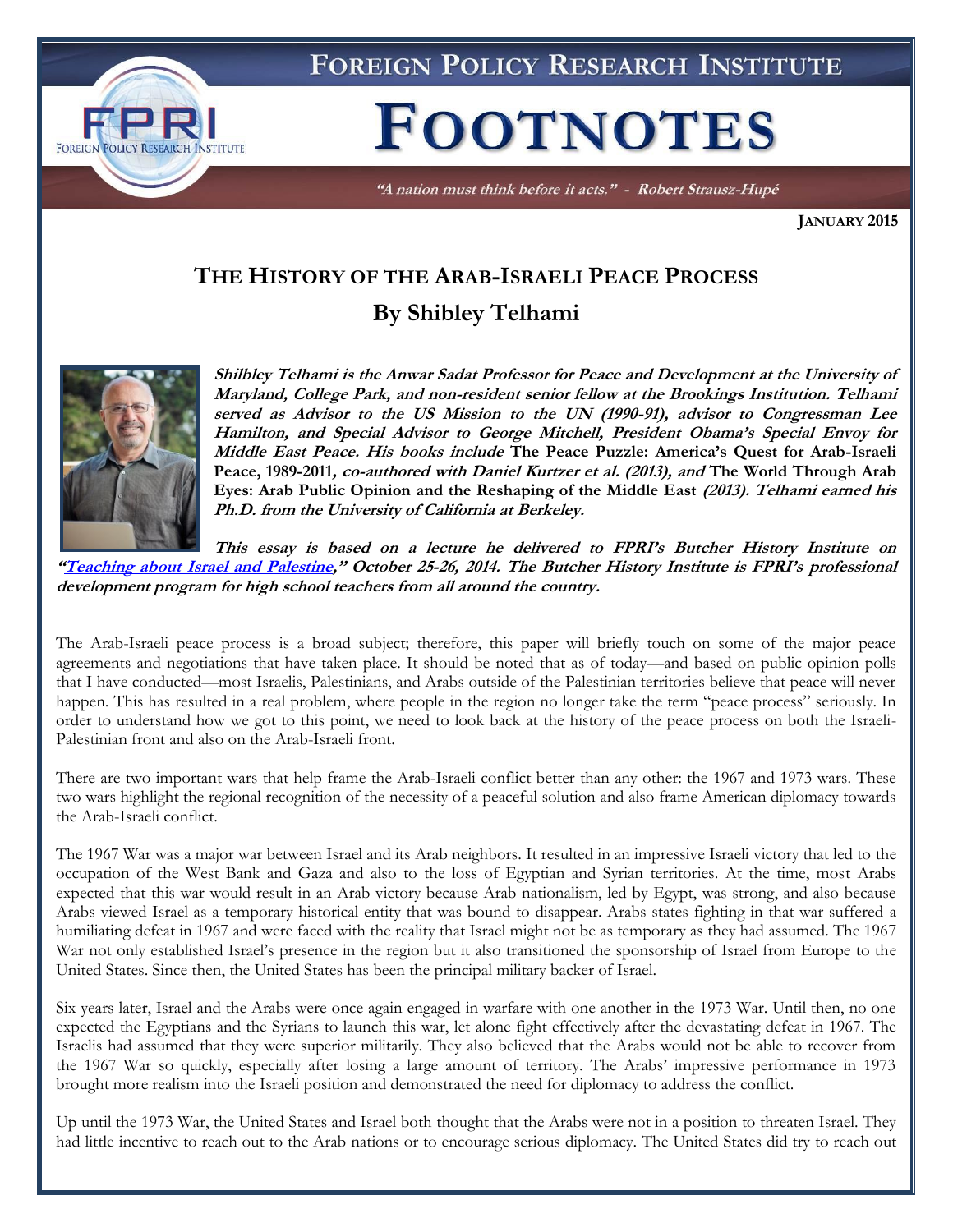through the Rogers Plan of 1970, but that plan received little support from the Nixon White House. Even Henry Kissinger was reluctant to respond to Anwar Sadat, the new president of Egypt in 1970, when he reached out to him because he did not take him seriously. As a result of the 1973 War, the United States found itself more directly involved with the Arab-Israeli conflict.

In 1973, there was a profound change in the way the United States began defining its interests toward the Arab-Israeli peace conflict. On one hand, in the 1973 War, the United States was Israel's main backer and wanted to protect Israeli interests. On the other hand, this war generated the Arab oil embargo, which greatly impacted the United States' economy. The Arabs used the oil embargo to encourage the United States to pressure Israel into withdrawing from the territories captured in 1967. The 1973 War and the subsequent oil embargo placed a major strain on the United States' interests in the Middle East because supporting Israel came into direct conflict with protecting the flow of oil to the West at reasonable prices.

The 1973 War was not used to resolve the Arab-Israeli conflict, but instead kicked in an American diplomacy focused on defusing the immediate crisis. To this date, there is a whole debate about whether Israel's insecurity and the domestic backing of the President of the United States in times of war should have been exploited to develop a more comprehensive peace plan. Others believe that a ceasefire would have been the best way to delay the possibility of revived conflict.

Regardless of the options pursued immediately after the war, the American conclusion was that mediation between the Israelis and the Arabs was the only way to resolve the conflict while simultaneously protecting American interests in the region; in essence, diplomacy was not only to resolve the conflict between Israel and the Arabs, but also the derivative conflict among US interests in the region. Thus, Arab-Israeli peace became an axiom of American foreign policy and consequently spurred American active diplomacy in the region. This trend continued with Henry Kissinger's diplomatic efforts to produce disengagement agreements with Egypt, Israel, and Syria and planted the seeds for what came a few years later in the Camp David Accords of 1978.

The conclusion that Arab-Israeli peace was an American interest was shared by both Presidents Nixon and Carter and also by members of Carter's administration such as [Zbigniew Brzezinski](https://www.google.com/url?sa=t&rct=j&q=&esrc=s&source=web&cd=1&cad=rja&uact=8&ved=0CCEQFjAA&url=http%3A%2F%2Fen.wikipedia.org%2Fwiki%2FZbigniew_Brzezinski&ei=7ypqVLCBAdffsATn9oG4Bw&usg=AFQjCNGHpOyQp-mkldiOzSH6rdMP4lFM0g&sig2=l4nnKAalsugZ9C-V-lQmyQ&bvm=bv.79142246,d.cWc) and William Quandt. However, the initial impetus for diplomacy was to have bilateral agreements between Israel and Egypt.

Following the disengagement agreements mediated by Kissinger, the Geneva process was commenced. The aim of this process was to produce a comprehensive peace deal whereby Israel would negotiate with the Arab states. The Geneva process was unsuccessful for many reasons: the Israelis were uncomfortable with it, there were disagreements on who would represent the Palestinians, if the Israelis would even recognize the Palestinians, and the Arabs did not see eye to eye with each other. While in principle the Geneva negotiations seemed like a good idea, the likelihood that they would succeed was small. It was only after Anwar Sadat, the president of Egypt, decided that he was going to break the deadlock and go to Jerusalem and speak at the Knesset in 1977 that a major breakthrough occurred in the peace process.

Sadat was invited by the Prime Minister of Israel, Menachem Begin, to deliver his famous speech at the Knesset. This speech was monumental because Egypt was always Israel's main enemy. Delivering this speech was a dramatic move by Sadat in showing his acceptance of Israel. Sadat's speech reshuffled the deck in the Middle East and with it there was an American embrace of Egyptian-Israeli peace. However, this speech did not come as a surprise for the United States, especially since President Carter gave his support to Sadat in his pursuit of this particular path. It was this move from Sadat that ultimately led to the Camp David Accords of 1978.

It has been said that the Camp David Accords of 1978 were an example of negotiations between the Israelis and the Arabs that were successful. A testament to the negotiations' success is that they have lasted throughout all of the recent changes in Egypt. It is important to look at the historical context behind the Camp David Accords of 1978 because it is central in determining the prospects of success and failure. Take Anwar Sadat in this situation for example: Sadat wanted to get his territory back and wanted to advance the interests of Egypt. He wasn't doing it simply because he loved peace. This is the same president who waged a surprise war in 1973 and was now waging the battle of peace. Therefore, when you look at these acts in a historical perspective, you might gain some insight into prospects of success and failure of American diplomacy. Comparing the 1978 Camp David negotiations with the 2000 American mediation efforts between Israel and the Palestinians in the same location provides helpful insights.

The Camp David Accords of 1978 came at a time when the United States was seeking an agreement with Egypt—even aside from an Israeli-Egyptian treaty--because it wanted to gain influence over the Soviet Union in the region during the Cold War.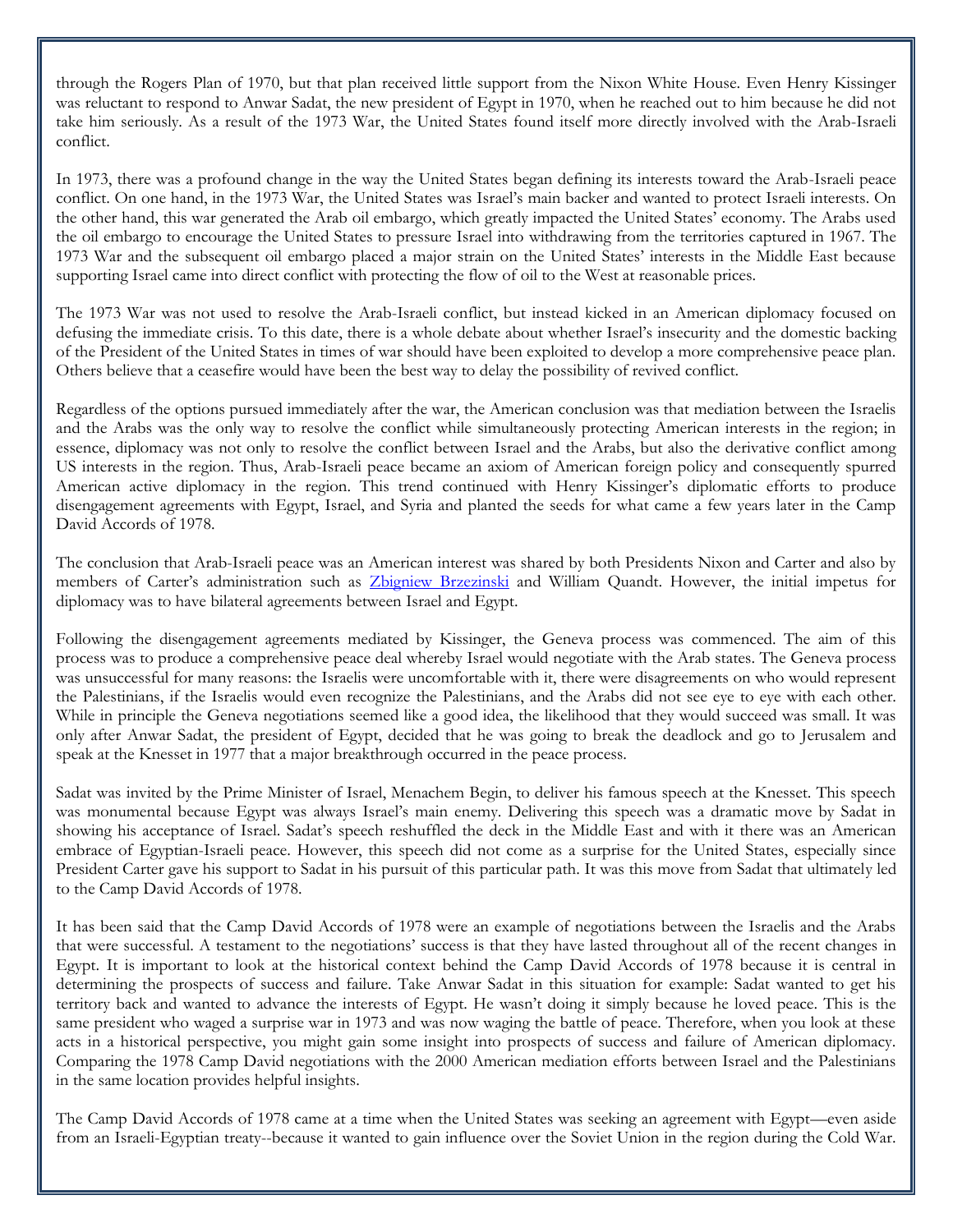The United States had a strategic interest in seeing an agreement and thus had an incentive to be an even-handed mediator between Israel and Egypt. This did not mean that the United States was less supportive of Israel, just that it needed to take into account what Egypt wanted because Egypt had leverage. Egypt had more leverage with the Israelis than the Palestinians because Egypt was a large country with an influential military power. In addition, Egypt had far more weight with the United States given that the bilateral agreement was important. In fact, Israeli Defense Minister, Ezer Weizman, wrote in his memoirs that he was worried about Camp David. Weizman was concerned for Israel because he believed that Egyptian and American strategic interests were closer to each other than Israeli and American interests and that Israel might be cornered in these negotiations. This was the opposite of the situation in the 2000 Camp David Summit when the Palestinians thought that Ehud Barak, Prime Minister of Israel, and President Clinton would corner them in those negotiations.

Sadat believed that history was on America's side and he wanted to consolidate his strategic relationship with the United States. Therefore, he was prepared to go to Camp David and was prepared to fail as long as he was able to maintain his relationship with the United States at the expense of Israel. It can be argued that both Sadat and Begin were prepared to fail in order to preserve their relationship with the United States. Jimmy Carter was aware of both Sadat and Begin's intentions, which has been confirmed in recently released declassified CIA documents. These documents demonstrate that Carter was prepared to play the necessary cards to get each party to move forward. For example, when Menachem Begin was not compromising, particularly on the issue of settlements in the Sinai, Carter threatened to tell the American people that he was to blame for the failure of the negotiations. And then later, when Anwar Sadat packed his bags in an attempt to leave and declare the negotiations a failure, Carter went to his cabin and threatened to tell the American people that Sadat was the reason they failed. In the end, Sadat and Begin both stayed and came to an agreement.

This is the opposite of what happened at Camp David in 2000 when President Clinton brought the Israelis and the Palestinians together in an attempt to reach an agreement. Clinton came into office after the Cold War, during an era of Pax-Americana. The United States had just won the 1991 Iraq War and was considered the only superpower in the world, following the end of the Cold War. Clinton's agenda was to focus on the economy when he came into office, not on foreign affairs. He didn't particularly care about the Israeli-Palestinian question. However, he did care about the supporters of Israel, who were an important part of the constituency for him domestically. This angered a lot of Arabs who believed that he was ignoring the issue of Arab-Israeli peace. Though Clinton continued on the path of the Madrid process started by his predecessor, the process was stalled. He did not focus on the issue with any urgency until the Israelis and Palestinians asked him to sponsor the Oslo Accords in 1993, after secretly reaching out to one another to conclude this deal. Clinton agreed to sponsor the Oslo Accords because he believed the Israelis wanted it and also because it was a nice opportunity for the United States. Part of the reason for the failings at Camp David in 2000 was President Clinton's view of Arab-Israeli peace principally as a humanitarian gesture—not as a vital American strategic interest. His administration prepared poorly for the negotiations, with little inter-agency coordination, and made decisions at the end without much consideration for the broad strategic consequences. The issue became somewhat personal for Clinton, but there is no indication that it ranked highly as a strategic priority for the United States. Although that was not the principal reason for failure, it certainly was one that contributed to it.

The Camp David Accords were significant in that they were successful from the point of view of the Israelis and the Egyptians, they transformed strategic priorities, and they reshaped the distribution of power. They also reduced the chance of a major Arab-Israeli war because Egypt was the most effective Arab party in any conceivable war. And yet, there were also negative results. For example, many hoped that other Arab countries would join the project, but they did not. Egypt was thrown out of the Arab League and even the Saudis who were its allies abandoned it. Egypt was seen to have betrayed the Arabs, which hardened Arab positions and brought about the "Arab rejection front." On the Israeli side, Camp David toughened Israeli positions because it reduced the incentive to compromise on the West Bank, which was the cornerstone of any long-term peace with the Arab states. Consequently, the Israelis held onto the West Bank in a way that went beyond the fact that they continued to build Israeli settlements there. To make things worse, Camp David was principally a bilateral agreement between Egypt and Israel and although it produced an autonomy agreement for the Palestinians at Camp David, there was no link between the two. Even though there was a short-term agreement on a settlement freeze that was disputed by the Israelis and the Americans, there was no agreement on a long-term settlement freeze in the West Bank. The absence of a connection failed to produce an incentive for additional peaceful moves from either side. This was the case until the first Intifada in 1987, when Palestinians who were dissatisfied with the occupation took matters into their own hands. It was this act that finally created an incentive for diplomacy.

When the United States went to the Europeans and the Arabs and asked them to help dislodge Iraq from Kuwait in 1991, it was asked to promise to start genuine efforts to resolve the Israeli-Palestinian conflict immediately after the war. This led to the Madrid Conference of 1991. This conference was put together by the Bush administration through the efforts of Secretary